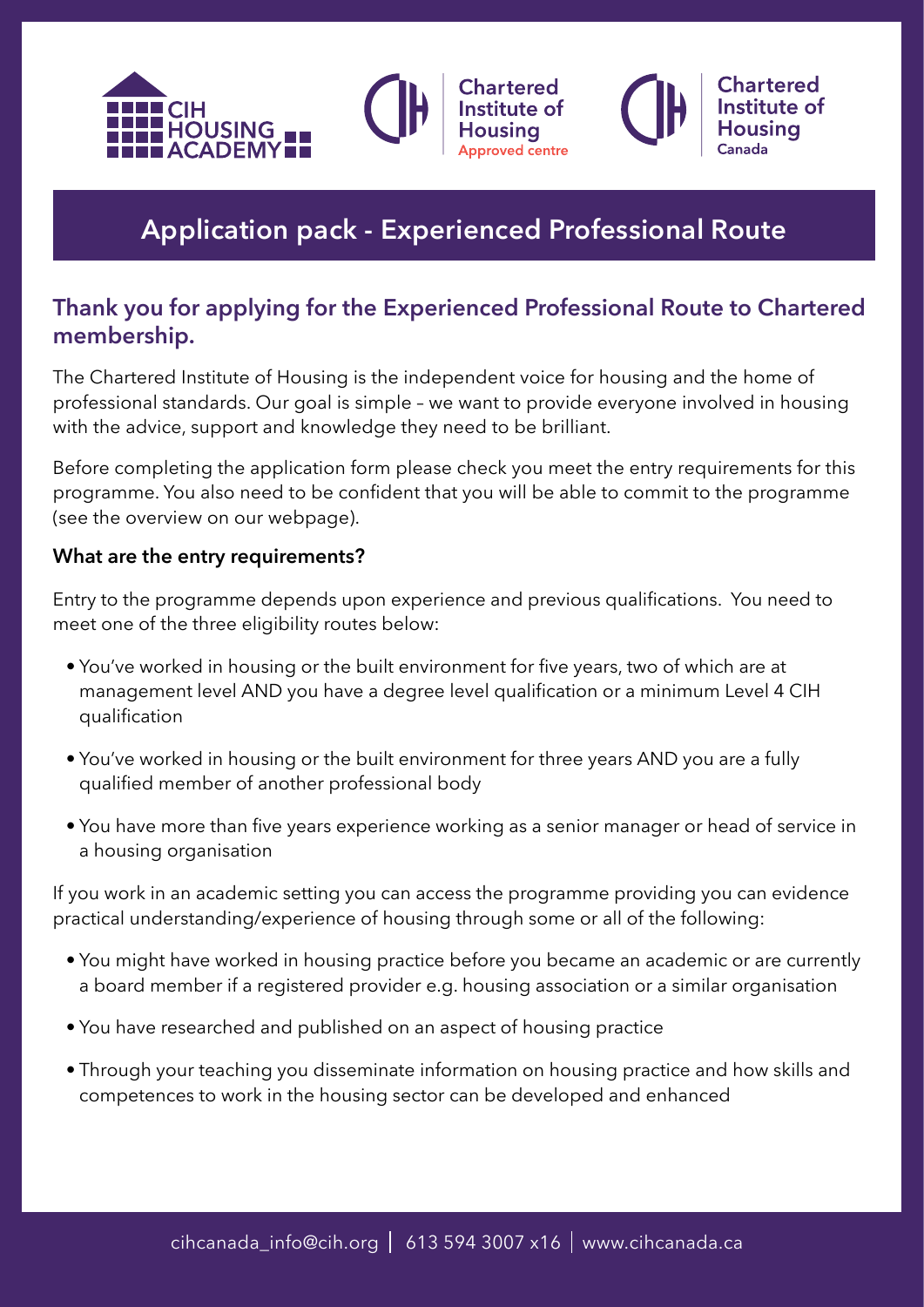## **What's included**

This form contains everything you need to apply for **the Experienced Professional Route to Chartered membership**:

- Application form
- Terms and conditions

### **What we need from you**

To help us process your application as quickly as possible we will need:

- A fully completed application form
- Photocopies of your previous qualification certificates (where appropriate)

## **We're here to help**

Our friendly Housing Academy hub are on hand to help you every step of the way.

If you have any enquiries about your application please contact us:

- Call us on **613-594-3007 x16**
- Email **cihcanada\_info@cih.org**

## **Where to send your completed applications**

Send your completed form and supporting documents to CIH Canada:

Email **cihcanada\_info@cih.org**

or

Mail to **902-75 Albert St, Ottawa, Ontario, K1P 5E7**

# **Application form**

| <b>PERSONAL DETAILS</b>                                                                                                                                               |     |    |  |
|-----------------------------------------------------------------------------------------------------------------------------------------------------------------------|-----|----|--|
| Name:                                                                                                                                                                 |     |    |  |
| Preferred contact address:                                                                                                                                            |     |    |  |
|                                                                                                                                                                       |     |    |  |
| Preferred contact telephone no:                                                                                                                                       |     |    |  |
| Preferred contact email address:                                                                                                                                      |     |    |  |
| Have you lived in the UK or EU for the last three years?<br>(If no, we will require further information and you may need<br>to pay the overseas student rate to them) | Yes | No |  |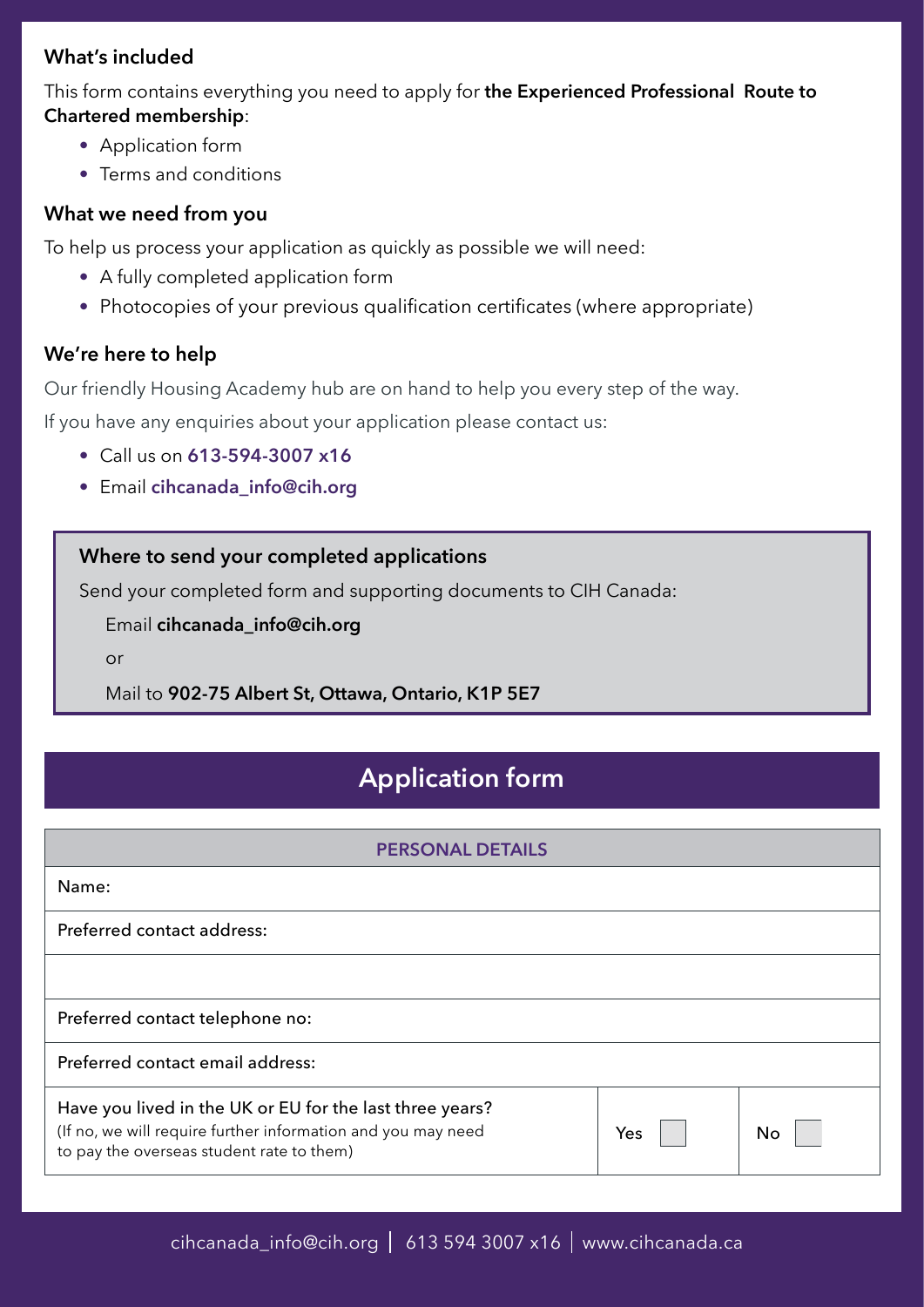| <b>ACCESS TO ASSESMENT</b>                                                                                                                                                   |     |    |  |
|------------------------------------------------------------------------------------------------------------------------------------------------------------------------------|-----|----|--|
| Do you consider yourself to have any disability or medical<br>condition that would mean that you would need reasonable<br>adjustments to support your qualification studies: | Yes | No |  |
| If yes please provide details:                                                                                                                                               |     |    |  |
| *It is important that you read and understand the CIH learning and support arrangement.<br>We will send you a form to sign and return to us as part of your application.     |     |    |  |

#### **YOUR QUALIFICATIONS**

**Please provide photocopies of your certificates when submitting your application. Please list your qualifications including CIH qualifications.**

| Dates studied: | Subject: | Level: | Grade<br>(if appropriate) |
|----------------|----------|--------|---------------------------|
|                |          |        |                           |
|                |          |        |                           |
|                |          |        |                           |
|                |          |        |                           |
|                |          |        |                           |

#### **YOUR CAREER HISTORY**

**Please tell us about your employment history. If you are currently working in a voluntary position in housing or the built environment, please specify the organisation you work for and your role.**

| Date: | Employer: | Role: |
|-------|-----------|-------|
|       |           |       |
|       |           |       |
|       |           |       |
|       |           |       |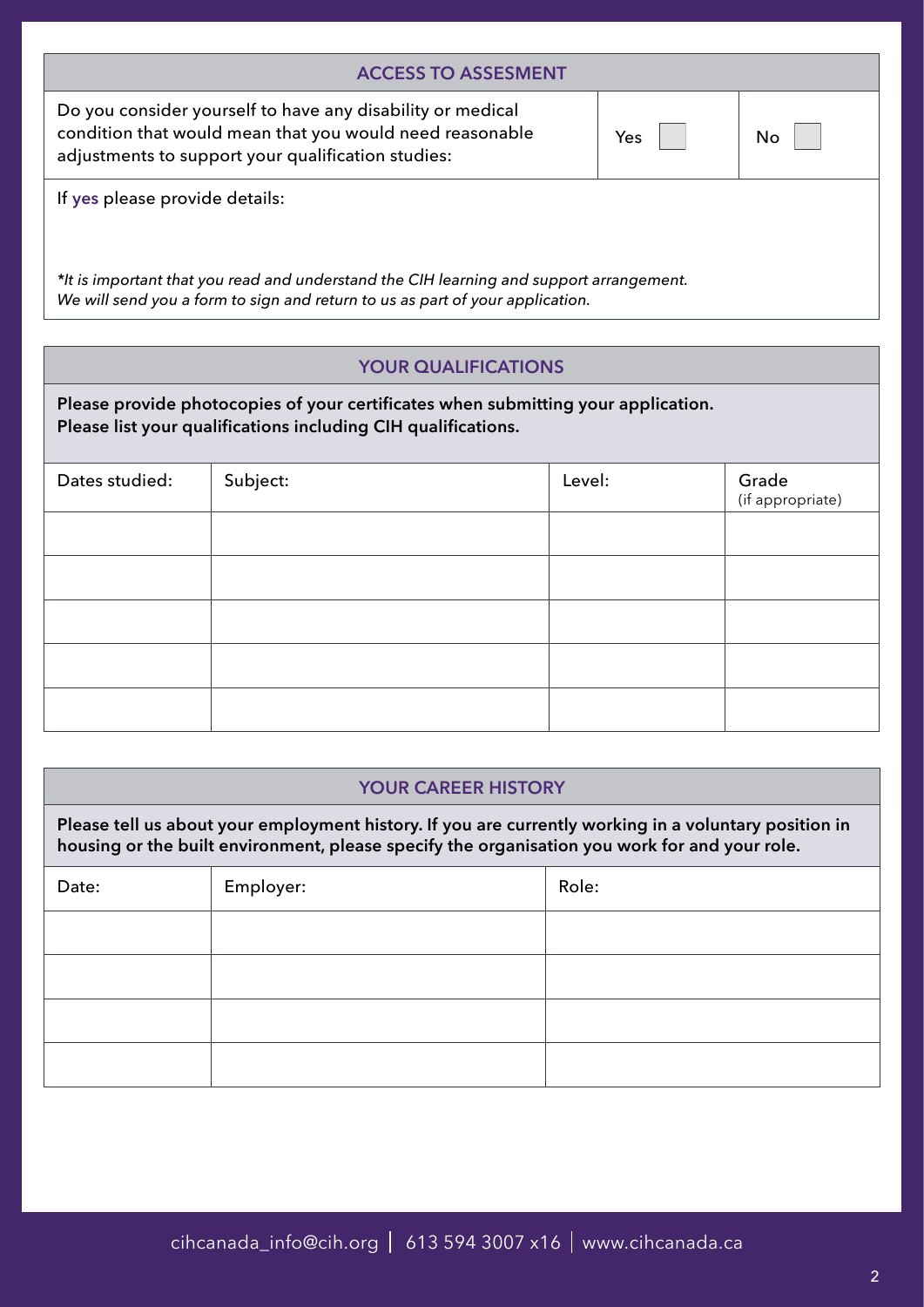**If you are applying as a full member of another professional body, please provode information below, please send proof of membership.**

Grade of membership:

Professional body:

#### **ANY OTHER INFORMATION**

Please tell us about any further information that you would like us to consider supporting your application and meeting the entry requirements:

#### **HOW DID YOU HEAR ABOUT US?**

**Please tick one of the following to let us know how you heard about this programme:**

| Advert                          | Flyer   |
|---------------------------------|---------|
| College referral                | Press   |
| Event                           | Website |
| Word of mouth                   |         |
| Social network (please specify) |         |
| Other (please specify)          |         |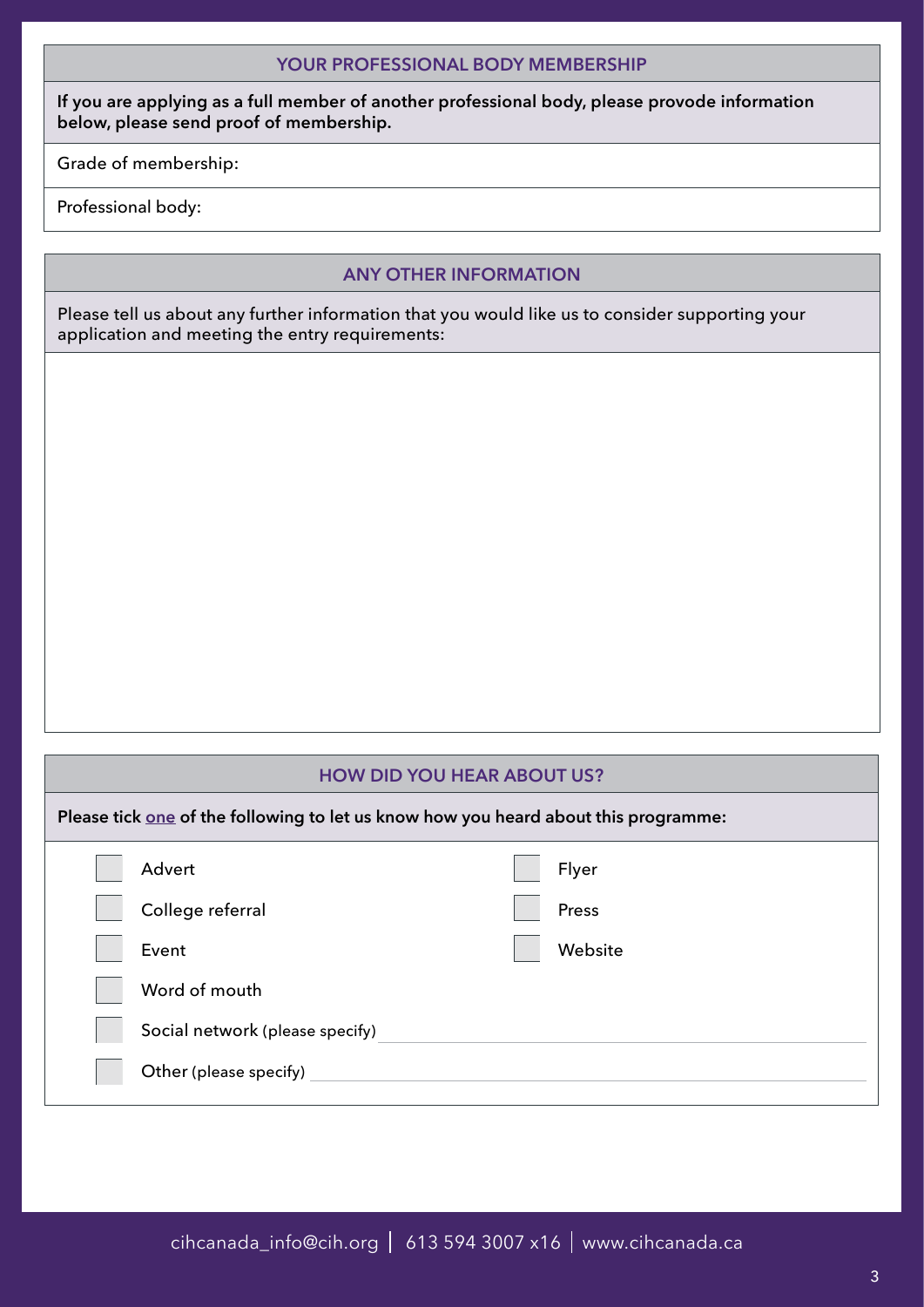| <b>METHOD OF PAYMENT</b> |
|--------------------------|
| Invoice to employer      |
| Credit card payment      |

#### **DECLARATION BY EMPLOYER (if relevant)**

**I hereby declare that the fees will be paid for this applicant upon receipt of an invoice.**

Employer name:

Address for invoicing:

Authorised by (print name):

Authorised by (signature):

Purchase order number:

#### **DECLARATION BY APPLICANT**

**I certify that the information given in this form is correct and fully completed.**

|                                                  | Where fees are paid by your employer or a sponsor, CIH will provide details of your progress to them. |
|--------------------------------------------------|-------------------------------------------------------------------------------------------------------|
| Please tick the box if you DO NOT agree to this. |                                                                                                       |

**By signing this form, you will accept that you have read and understood our terms and conditions. These can be found [here](http://www.cih.org/resources/housingacademy/Final%20Terms%20and%20Conditions%20April%202018.pdf).**

**Please note that we cannot progress your application if you have not signed this form.**

| Signature | Date |
|-----------|------|
|           |      |